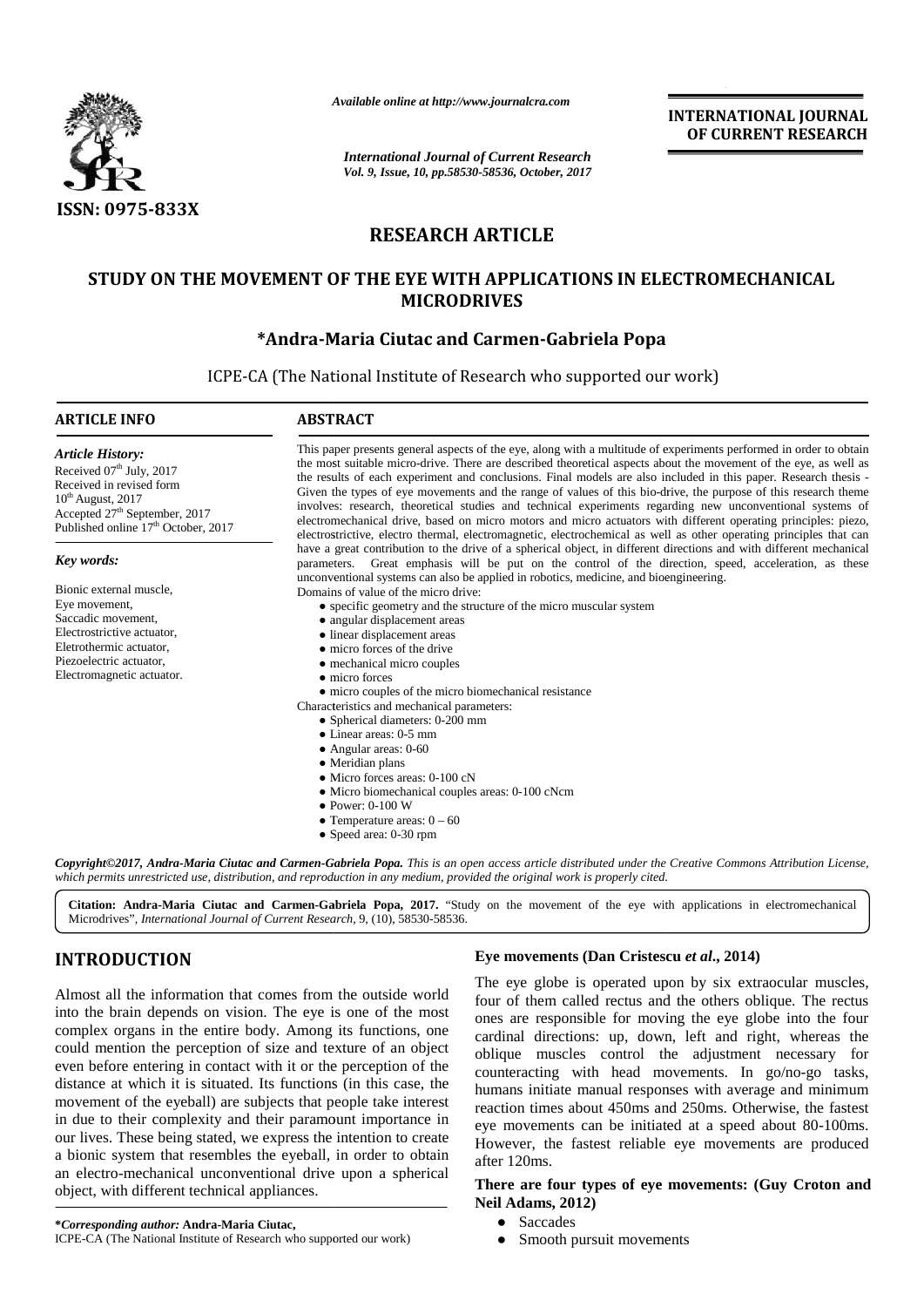

Vergence movements Vestibule-ocular movements.

**Fig.1. Extraocular muscles (Gyorgy Weber** *et al***., 2003)**

Saccades movements are rapid and ballistic and they abruptly change the point of fixation. They can be elicited voluntarily (following a target, for instance) or involuntarily (while sleeping and when opening the eyes.) Smooth pursuit movements are slow and help the eye keep a moving stimulus on the fovea. Such movements are under voluntary control. (Holle Kirchner and Simon J. Thorpe, 2006) (Fig. 2) Although the saccadic movement is saltatory, it seems that the images are followed continuously, because the brain compresses them. The average angular speed is between 375 /s -400 /s, with a duration exceeding slightly 80ms. Smooth pursuit movements are slow and help the eye keep a moving stimulus on the fovea. Such movements are under voluntary control. Vergence movements align the fovea of each eye with the targets located at different distances from the observer. This type of movement is disjunctive; they involve either a convergence or divergence of the lines of sight of each eye to see an object that is nearer or farther away. Vestibule-ocular movements stabilize the eyes relative to the external world. Therefore, it compensates with head movements and prevents the loss of an image. (Dale Purves *et al*., 2001) The movement of the eye is generated by a change in potential that varies from 0.5-1 mV. The eye actually represents a dipole with the positive pole towards the cornea and the negative pole in the back of the eye. The maximum angular movement is  $70^{\circ}$  and the amplitude fluctuates in between  $5-20\mu V$ , while the resting potential ranges from 0.4mV to 1mV. As we mentioned above the eye represents a sphere that is slightly positively charged at one pole and slightly negatively charged at the other. When such an action potential occurs, the eye moves either to the right (when this change in voltage is positive) or to the left (when the change in voltage is negative).

#### **Control methods**

A micromechanical equivalent scheme of linear muscle is presented next. The scheme also includes elastic elements. Interpretation:

k– spring scale of the linear muscle

c – damping factor of the linear muscle

Since the elastic system in in series,the equivalent elastic constant is:  $k_{ech} = (k_1+k_2)/k_1*k_2$ 

#### **Table 1. Saccadic movement**

| Motion Angle(-) | Saccade length(ms) | Angular Speed(-/s) |
|-----------------|--------------------|--------------------|
| 10              | 40                 | 250                |
| 20              | 60                 | 333                |
| 30              | 80                 | 375                |
| 40              | 100                | 400                |
| 50              | 120                | 417                |
| 60              | 140                |                    |



**Fig. 2. Saccadic movement**



## **Fig. 3. The movement of the eye in accordance with a change in potential**

And it can be defined by the following equation (Voinea *et al*., 1975):

 $F = x * k_{ech}$ , where x is the movement of the muscle.

The forces exerted on the linear muscles of a real eye measure between 0.01mN and 5cN.

The main equation of an electromechanical drive (conventional or unconventional) is: (Ignat and Ardelean, 2006)

## $F_a - F_r = F_i = dv/dt$ , where

Fa - force exerted by the actuating device (i.e. muscle)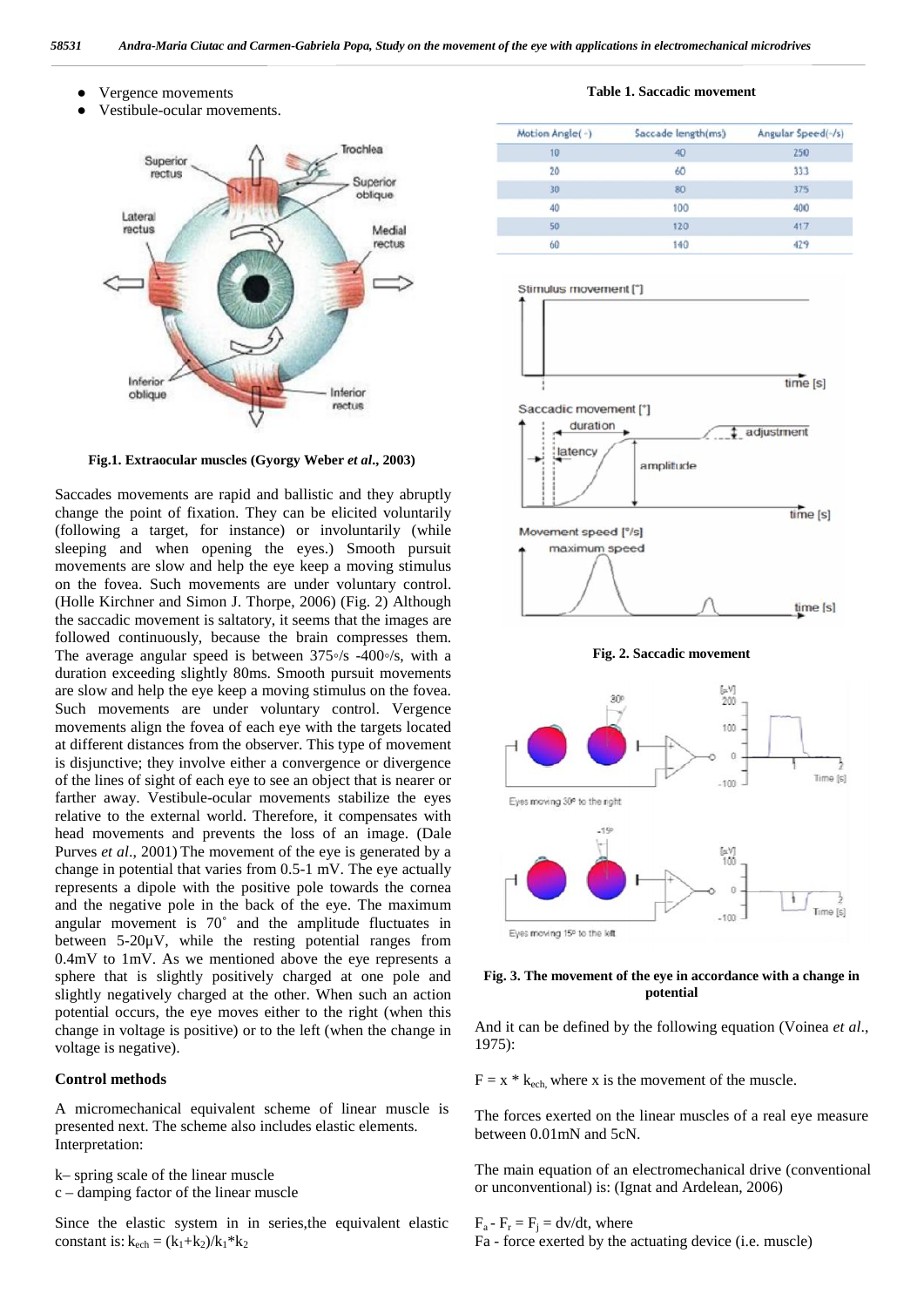- Fr resistance force (appears on the sclera)
- Fj inertial force
- m the mass of the eye globe
- $v$  the linear speed of the actuating device

Fr - resistance force (appears on the sclera)<br>Fj - inertial force<br>m - the mass of the eye globe<br>v – the linear speed of the actuating device<br>Eye movement represents an angular field of and an angular speed of  $\pm$  and an angular speed of  $\cdot$ .



**Fig. 4. Scheme of linear muscle**



**Fig. 5. Eye movement explained**

**Table 2. Elastomer deformation deformation**

| Length(cm) | Force(cN) |
|------------|-----------|
| 10.5       |           |
| 11.0       | 50        |
| 11.5       | 100       |
| 12.0       | 150       |
| 11.5       | 100       |
| 11.0       | 50        |
| 10.6       |           |



**Fig. 6. Elastomer deformation 6.**

# **Experiments Experiments**

In order to decide which the best material to replace the eye muscles is, we have tested several materials, such as elastomer, In order to decide which the best material to replace the eye muscles is, we have tested several materials, such as elastomer, carbon fibers and copper fibers, for thermal and mechanical endurance.



**Fig. 7. Elastomer experiment setup**

**Table 3. Copper experiment data**

| P(W)         | $I(\Lambda)$ | L(V)          | F(cN)         | L(mm) | t(s)     | T(C) |
|--------------|--------------|---------------|---------------|-------|----------|------|
| $\bf{0}$     | 0            | $\theta$      | 150           | 60    | $\Omega$ | 21   |
| 3.05-3.14    | 5            | $0.60 - 0.62$ | $\approx$ 140 | 62    | 120      | 40   |
| $\mathbf{0}$ | <sup>0</sup> | $\theta$      | 150           | 60    | 0        | 21   |
| 2.65         | 5            | 0.53          | $\approx$ 145 | 61    | 120      | 41   |





**Table 4. Carbon fibers experiment data**

| P(W)      | I(A)     | U(V)     | F(cN)         | t(s)         | T(C) | $L$ (cm) |
|-----------|----------|----------|---------------|--------------|------|----------|
| $\pmb{0}$ | $\bf{0}$ | $\theta$ | 150           | $\mathbf{0}$ | 22   | 10.5     |
| 0.20      | 0.20     |          | $\approx$ 140 | 120          | 47   | 10.5     |
| 2.15      | 0.43     | 5        | $\approx$ 140 | 180          | 47   | 10.5     |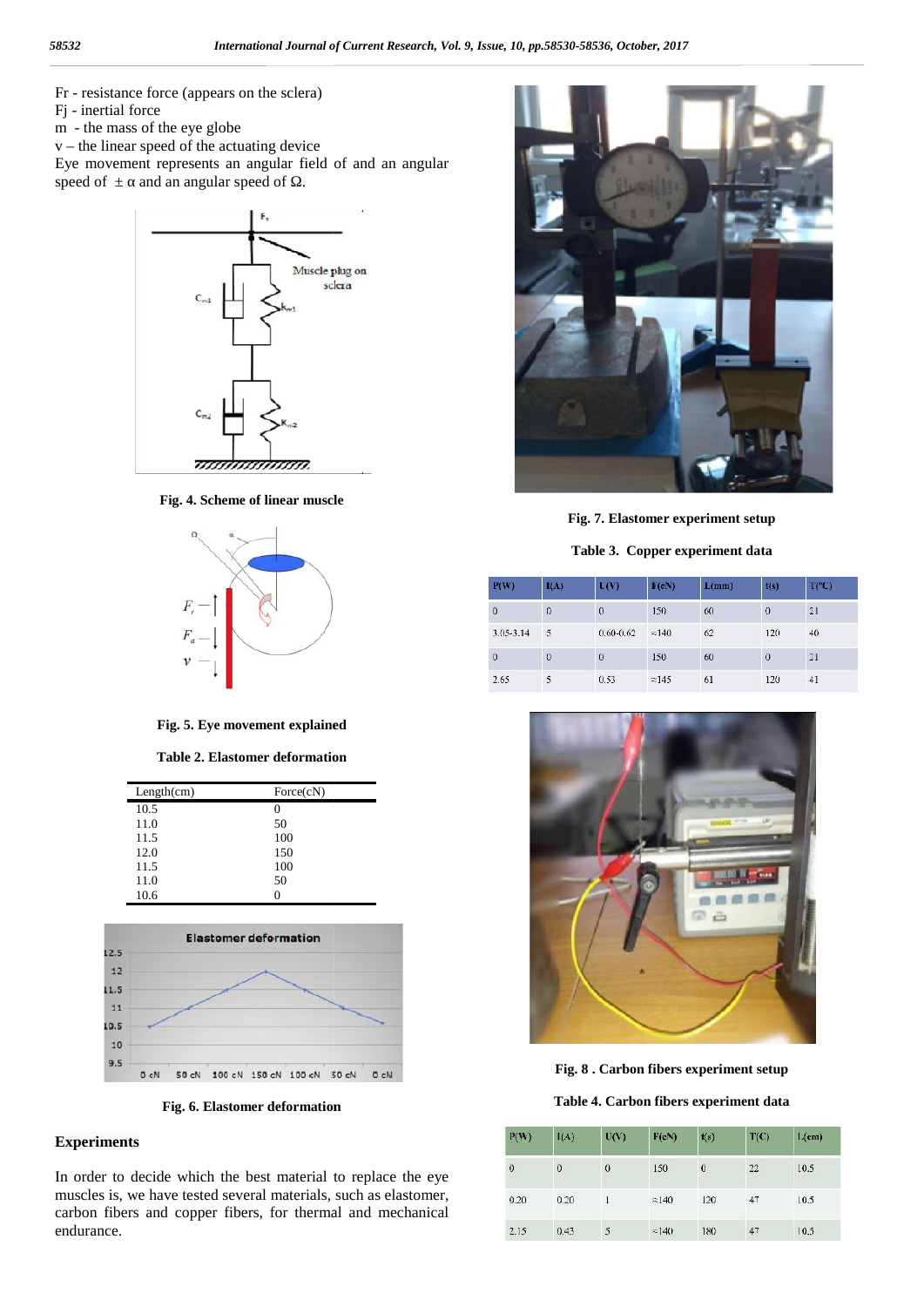

**Fig. 9. Elastic fiber experiment setup**

## **Table 5. Result at high voltage voltage**

| F(cN) | I(A) | U(V) | P(W) |
|-------|------|------|------|
| 100   | 0.45 | 6    | 2.6  |
| 97    | 0.52 | 8    | 4.23 |
| 90    | 0.62 | 10   | 6.21 |
| 70    | 0.76 | 12   | 9.03 |

#### **Table 6. Result at lower current current**

| F(cN)           | I(mA) | U(V)  | T(°C) |
|-----------------|-------|-------|-------|
| 50              | 20    | 0.005 | 30    |
| 50              | 40    | 0.006 | 38    |
| 50              | 80    | 0.006 | 40    |
| 50              | 150   | 0.006 | 40    |
| 49              | 300   | 0.006 | 42    |
| $\overline{49}$ | 500   | 0.006 | 45    |
| 48              | 800   | 0.006 | 45    |



**Fig. 10. One of the two coils**

| U[V]            | I[A] | F[cN] |
|-----------------|------|-------|
| 24              | 0,29 | 20    |
| $\overline{22}$ | 0,27 | 15    |
| 20              | 0,23 | 10    |
| 18              | 0,22 |       |
| 16              | 0,18 |       |

# **Table 8. Experiments on coil 2**

| U[V] | A    | F[cN] |
|------|------|-------|
| 24   | 0.69 | 10    |
| 22   | 0.61 | 5     |
| 20   | 0.55 | 3     |



**Fig. 11. Coil experiment setup**



**Fig. 12. Model with elastic fibers and nickeline**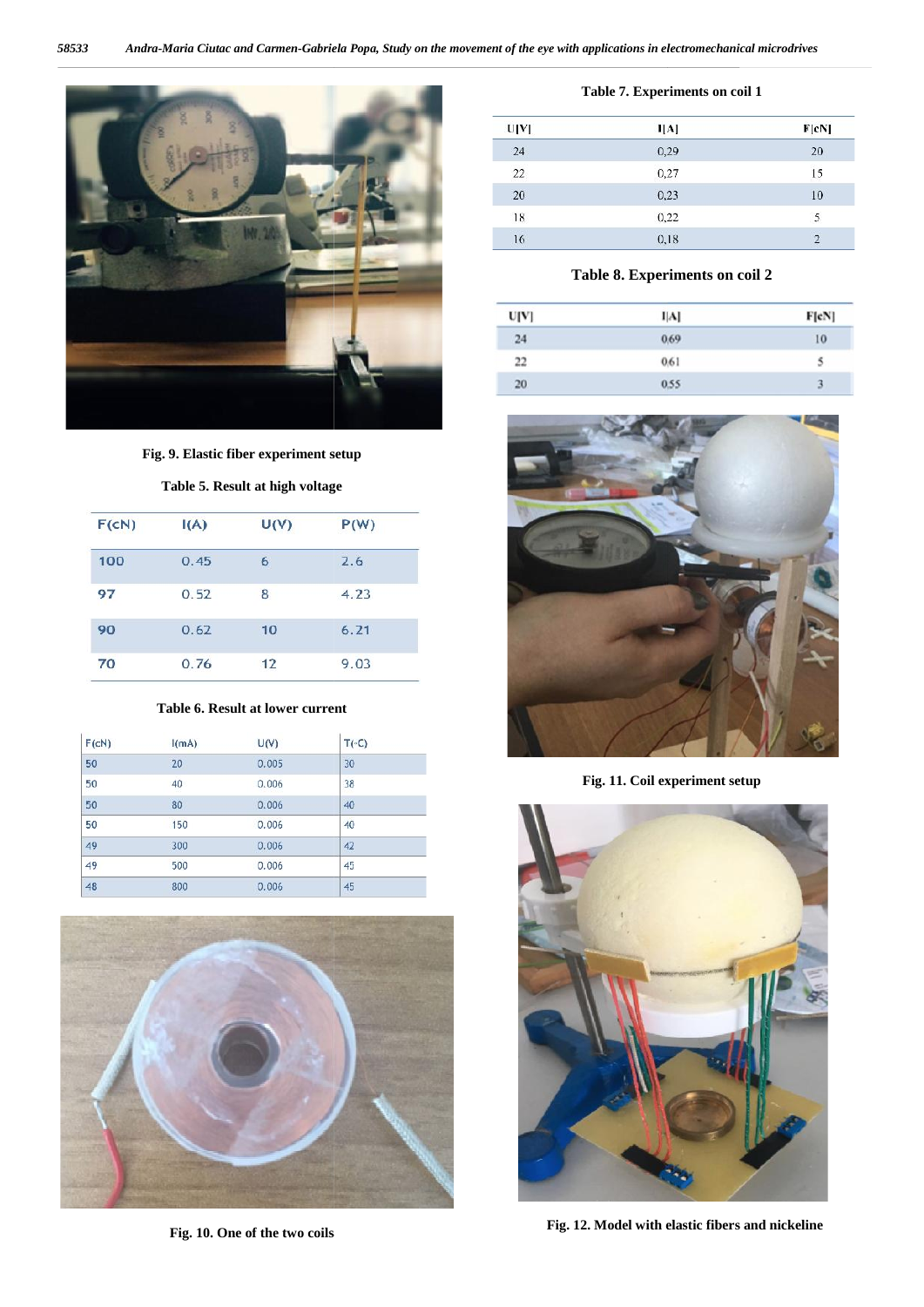

**Fig. 13. Elastomer model**



**Fig. 14. Model with magnets and elastic fiber**



**Fig. 15. Coil model**



**Fig. 16. Magnet model**



**Fig. 17. Magnet model without turning on the power source the** 

## **Elastomers**

have shown a good contractility have almost recovered at their initial stage Poisson's ratio is 0.5; elastomers behave partly like liquids  $E = 3G (E - Young modulus, G - level of harshness)$ 

In the graphic it can be seen that while increasing the force, the length of the elastomer ascends as well. A similar process is seen when diminishing the force. Therefore we can state that the force is directly proportional with the length of the elastomer.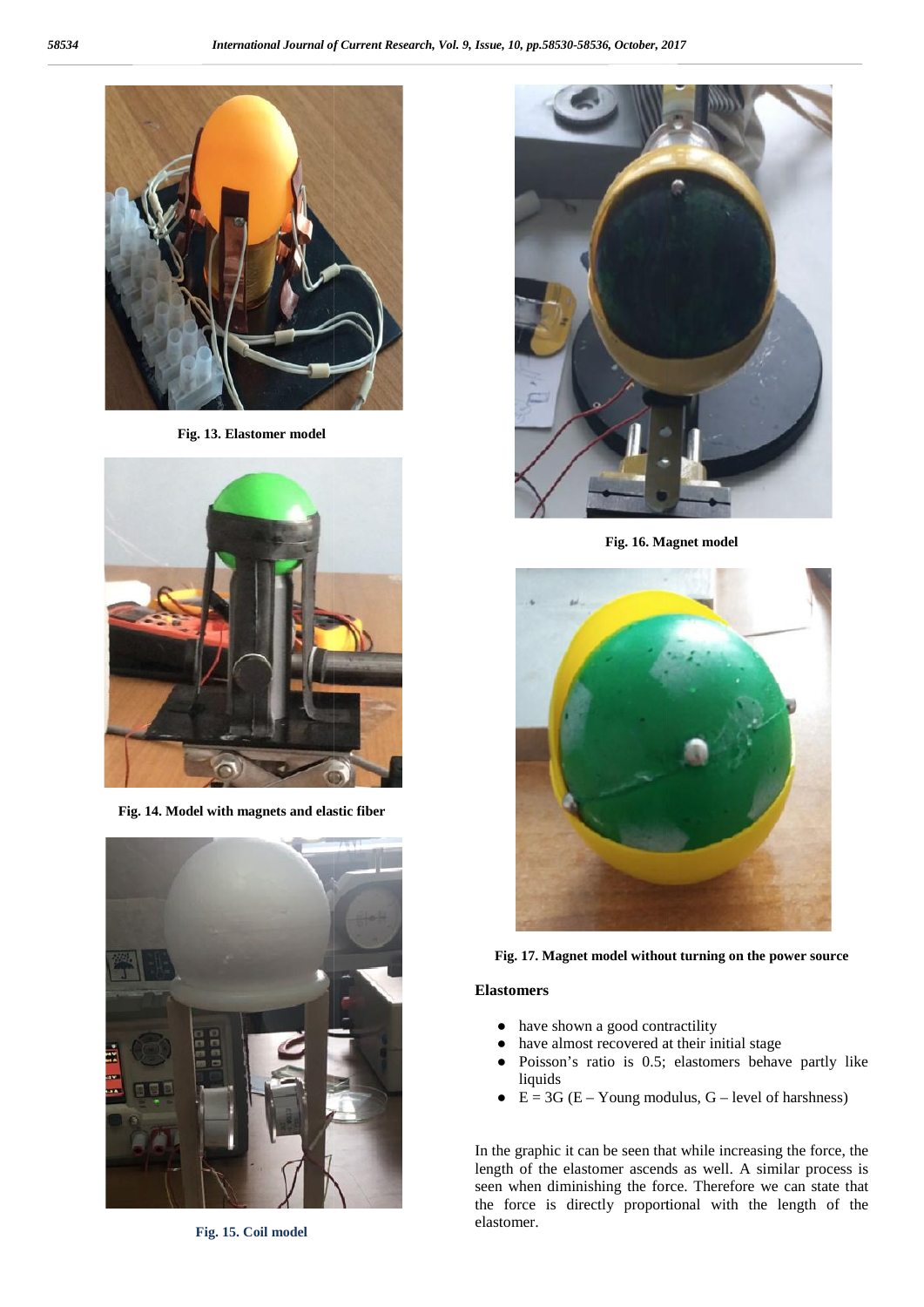## **Copper fibers**

The diameter of the copper fibers is 0,2mm

It has responded to electrical tests by heating up to 50ºc and dilating up to 2mm at a voltage of 0,60v and intensity of 5a

## **Carbon fibers**

There were 45 carbon fibers, having a diameter of 0,15 cm all together, sharing a resistivity of  $60\Omega$ .

When applying current at 1V and 0,2A the force decreased with 10 cn and then remained unchanged

## **Elastic fibers with nickeline**

One of the elastic fibers had been wrapped in nickeline for this experiment

The results from the tables belong to two different tests, with different voltage currents

In both cases the force (cn) decreased, even if with very little

The initial dimensions of the material were: height=11.5mm,width=1.34mm, thickness=1.27mm and  $r_{\text{nickeline}} = 13.3$ 

While experimenting with elastic and nickeline fibers we have tried to form thermistors corresponding to the four rectus muscles. The active part of the thermistor is the nickeline fiber that is connected to a power source. As an effect the elastic heats up, dilating, as can be seen in Tables 5 and 6

#### **Coils**

We performed experiments on two coils, with different characteristics. One had 2100 spires with diameter of 2 mm (coil 1) and the other one had 4650 spires with a diameter of 3 mm (coil 2). We measured, with a dynamometer, the force needed to detach a thick needle attracted by the coil, connected to a power sources. We have the concluded the following experimental data:

At a voltage lower than 16V, coil 1 could not attract the needle, and coil 2 could not attract the needle at a voltage lower than 20V.

#### **Experimental models**

The model in Fig. 12 contains a sponge ball as the spherical object, which has attached to it four sets of elastic fibers, each set being composed of three elastic fibers carefully wrapped in nickeline, which facilitates the passing of current and therefore dilates the elastic fiber. These represent the four rectus muscles of the eye and together form an electro-thermal actuator. At the bottom of each 'muscle' there is an entry port at which the power source is connected. The model also has an adjustable stand a weight in order to keep the 'muscles' in tension all the time. Experiments have been performed on this model and we have concluded that it is functional and a movement of 5-10° can be noticed when it is connected to power source of approximately 20 volts. Similar to the model with elastic fibers and nickeline, however functioning on another principle electro-strictive- the next model uses four elastomers as muscles. Elastomers were suitable in terms of elasticity and hardness, as shown in the experiments. As seen in Fig. 28 &

29, each elastomer has a curved striped of copper attached to it, in order to facilitate the passing of the current through it. This results in their expansion and in the movement of the spherical object, represented by an orange plastic ball. The model is functional and it presents a movement of 5-10°. Apart from the previous two models – with elastic fibers with neckline and elastomers with copper - the model with magnets also has the oblique muscles represented and functional with the aid of magnets. Another model is made up of two coils, a spherical object and a thick needle, as shown in Fig. 32. When one of the coils is connected to a power source, it attracts the needle and therefore causes the movement of the spherical object with approximately 15 degrees. (Fig. 15) The coils were used in another model, in which we also simulated the ocular cavity. We used once again a spherical object on which we attached five round magnets, with a space of approx. 72 degrees between one another. For the ocular cavity we used a plastic ball cut in half as positioned with an opening of 90 degrees. At the back of the cavity, on the outside, we attached one of the coils and connected it to a power source. Afterwards, we positioned the spherical objects with the magnets inside the cavity. When turning the power source on, the coil attracts the magnets and determines the movement of the spherical object inside the cavity. We have measure a movement of approx. 20 degrees. Also, this model was designed in such a way to allow us to recreate the irrigation system of the eye. We plan on making a system that dips tiny drops into the cavity. For the model, we used NaCl to grease the inside of the cavity.

### **Future plans**

We plan on working on the previously detailed models in order to improve their functionality, as well as to try and come up with new ideas for our future models. We will continue to perform experiments on different materials and, if found suitable, create an eye model using that material as muscles. One of our future models could be inspired by the movement of viruses, which we will begin to study. Additionally, we will participate in as many research presentations and contests as possible, in order to gain access to a larger public, be given feedback and suggestions, all for the improvement of the project.

#### **Conclusion**

The eye movements are extremely complex and précised. A model showing how a sphere can be moved by using conventional or unconventional drives would have a didactic purpose, as the ones presented in this project. There are a multitude of materials which can be used as the eye globe or the external muscles, the materials of the latter having the property of modifying their size and reducing or increasing the force at which they are subjected to, according to difference in voltage. Apart from the didactic purpose, a model showing how a sphere can be moved is yet to continue being studied in order to develop and bring innovations in bionics. The final result can be used for retinal prosthesis, as Argus II, the first retinal prosthesis accepted by both Europe and USA, lacks the mobility of a real eye.

### **Acknowledgements**

We want to thank the National Institute of Research ICPE-CA, Bucharest and the Center for Initiating Young People in